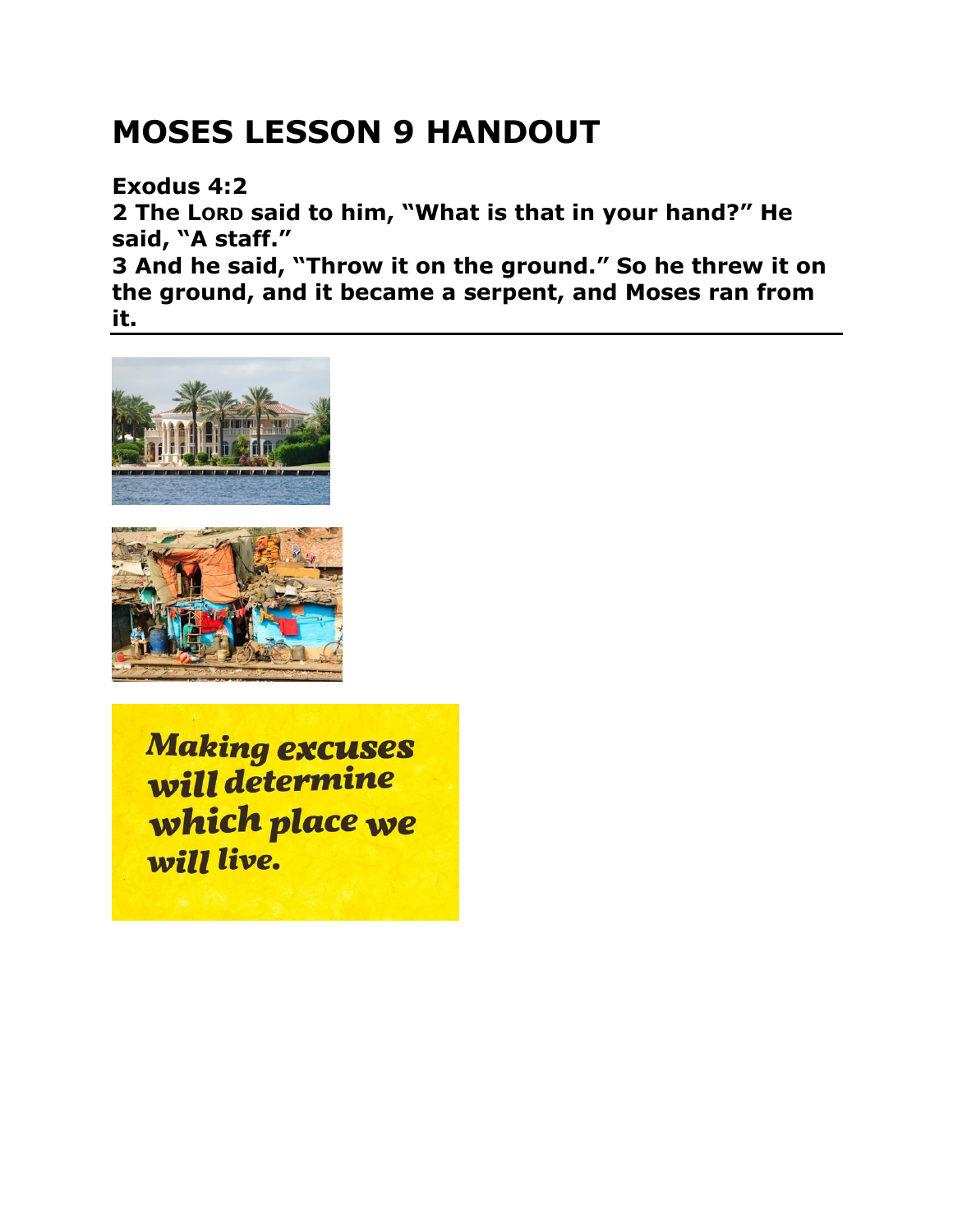

## **John 5**

**1 After these things there was a feast of the Jews, and Jesus went up to Jerusalem.** 

**2 Now there is in Jerusalem by the sheep gate a pool, which is called in Hebrew Bethesda, having five porticoes.** 



**3 In these lay a multitude of those who were sick, blind, lame, and withered, waiting for the moving of the waters; 4 for an angel of the Lord went down at certain seasons into the pool and stirred up the water; whoever then first, after the stirring up of the water, stepped in was made well from whatever disease with which he was afflicted. 5 A man was there who had been ill for thirty-eight years.** 

**6 When Jesus saw him lying there, and knew that he had already been a long time in that condition, He said to him, "Do you wish to get well?"**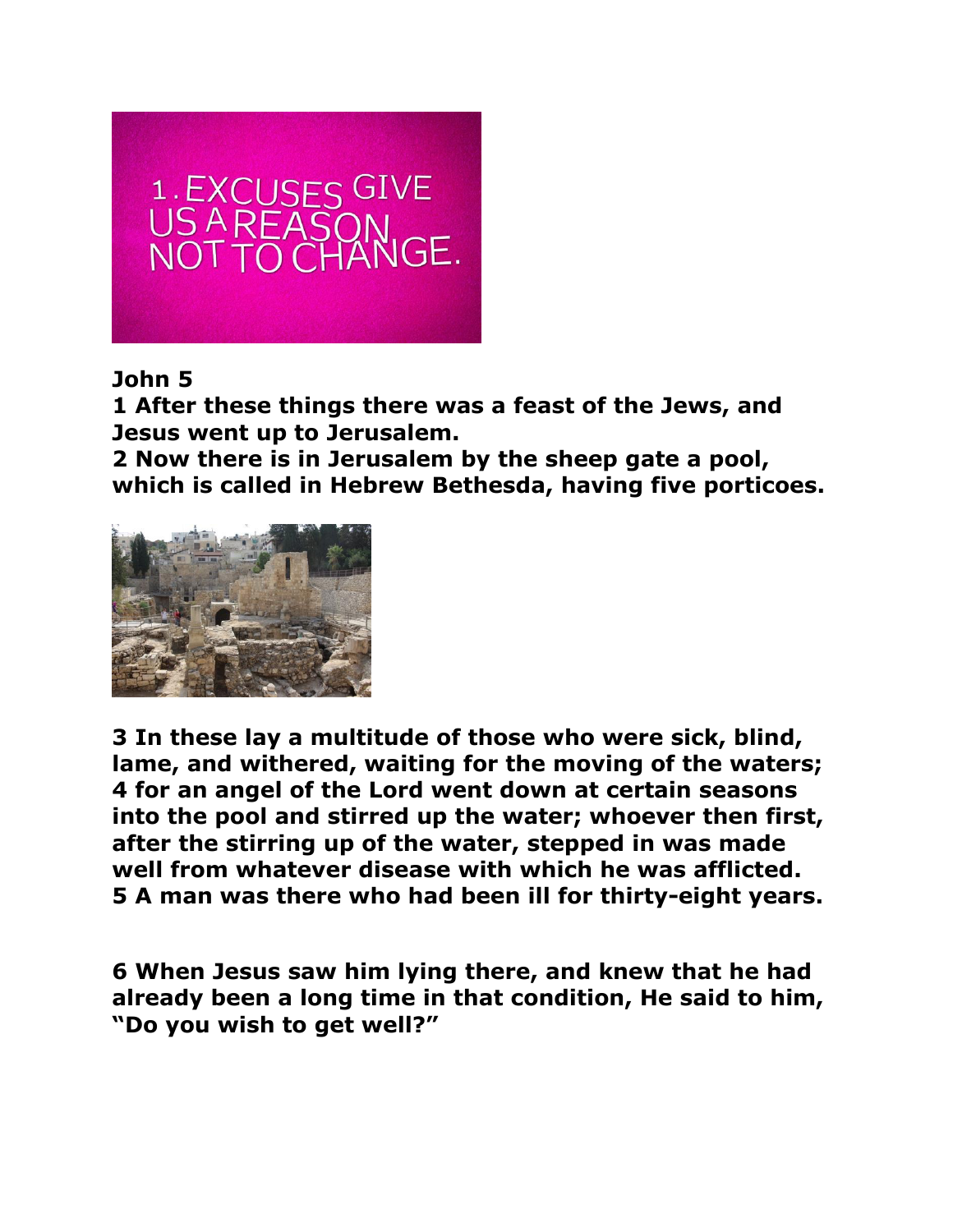**7 The sick man answered Him, "Sir, I have no man to put me into the pool when the water is stirred up, but while I am coming, another steps down before me."** 



## **Exodus 4:4**

**4 But the LORD said to Moses, "Put out your hand and catch it by the tail"—so he put out his hand and caught it, and it became a staff in his hand—** 

## **Exodus 4**

**6 Again, the LORD said to him, "Put your hand inside your cloak." And he put his hand inside his cloak, and when he took it out, behold, his hand was leprous like snow. 7 Then God said, "Put your hand back inside your cloak." So he put his hand back inside his cloak, and when he took it out, behold, it was restored like the rest of his flesh.** 



**10 And Moses said to the Lord, O Lord, I am not eloquent or a man of words, neither before nor since You have**